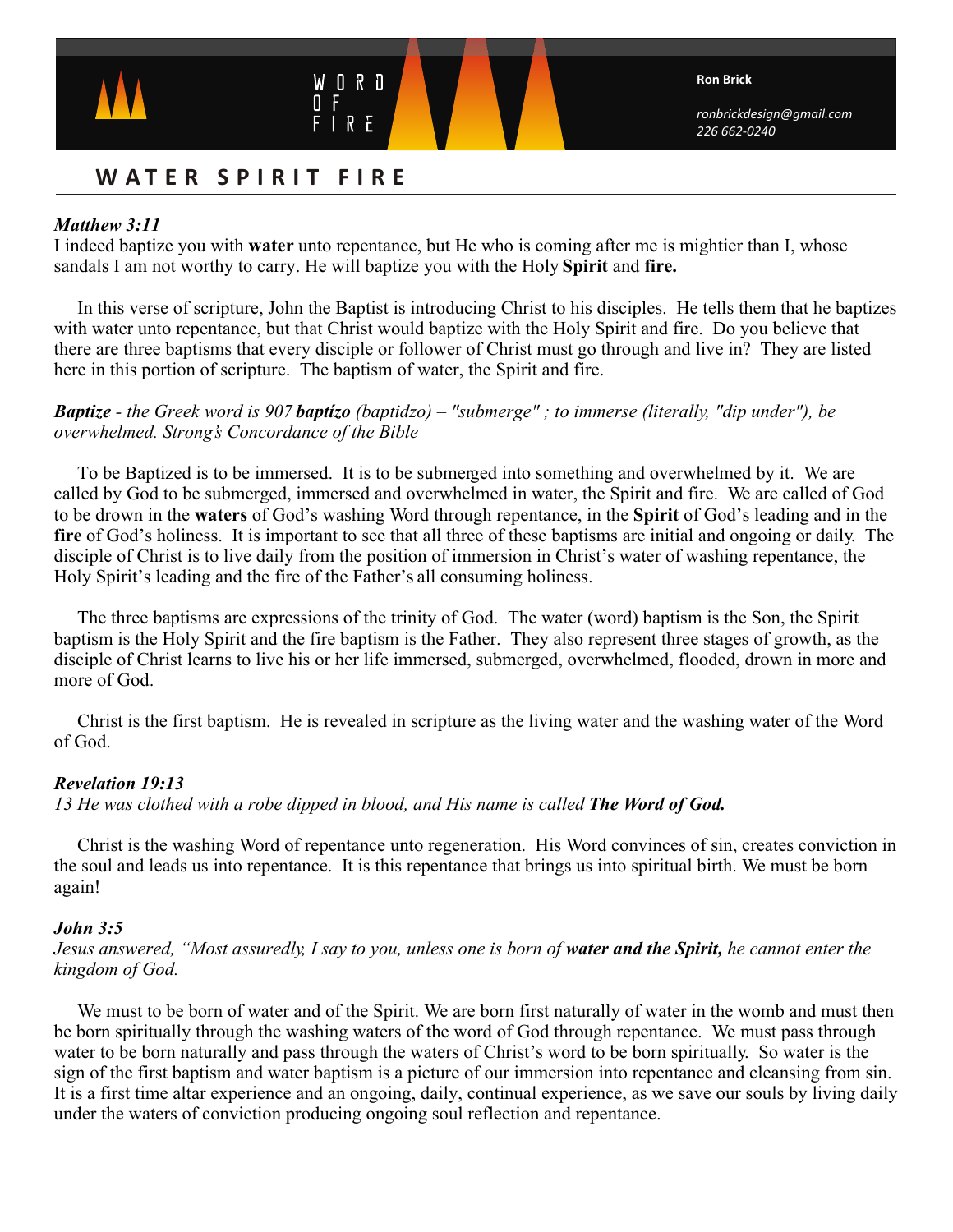# *Ephesians 5:25-26*

*Husbands, love your wives, just as Christ also loved the church and gave Himself for her, 26 that He might sanctify and cleanse her with the washing of water by the word,*

## *Titus 3:5-7*

*not by works of righteousness which we have done, but according to His mercy He saved us, through the washing of regeneration and renewing of the Holy Spirit, 6 whom He poured out on us abundantly through Jesus Christ our Savior,*

 We are regenerated, washed of our sin through repentance. This repentance is initial. However, it must also become our daily experience. It must become our life style. It is the abiding place of the Christian to live in contrition, contriteness of spirit. It is a humble place. But it is this condition of heart that the Father will not despise.

## *Isaiah 66:2*

*For all those things My hand has made, And all those things exist," Says the Lord. "But on this one will I look: On him who is poor and of a contrite spirit, And who trembles at My word.*

#### *Psalm 51:17*

*17 The sacrifices of God are a broken spirit, A broken and a contrite heart— These, O God, You will not despise.*

 It is the repentance water baptism, that produces right standing with God and opens the way for the second and third baptisms.

When John baptised Jesus in the Jordan river, Christ rose up out of the waters of repentance to receive the baptism of the Spirit. The sign of the Spirit's baptism was the decent of a dove above His head. The first baptism of repentance, with the sign of water, leads into the second baptism of the Spirit with the sign of the descending dove. The sign of the second baptism shows up at the first baptism to indicate the need of succession from the first baptism to the second. One baptism leads into the next. You do not have the second one without the first, nor the third without the second. Each of the three baptisms leads into or facilitates the way into the next. A, B, C, steps into spiritual growth and maturity.

## *John 2:7-11*

*Jesus said to them, "Fill the water pots with water." And they filled them up to the brim. 8 And He said to them, "Draw some out now, and take it to the master of the feast." And they took it. 9 When the master of the feast had tasted the water that was made wine, and did not know where it came from (but the servants who had drawn the*  water knew), the master of the feast called the bridegroom. 10 And he said to him, "Every man at the beginning *sets out the good wine, and when the guests have well drunk, then the inferior. You have kept the good wine until now!" 11 This beginning ofsigns Jesus did in Cana of Galilee, and manifested His glory; and His disciples believed in Him.*

Jesus's first miracle was a sign. It was the sign of the water of repentance being transformed into the wine of the Spirit.

## *Ephesians 5:18*

*And do not be drunk with wine, in which is dissipation; but be filled with the Spirit.* 

*Acts 2:13 -16*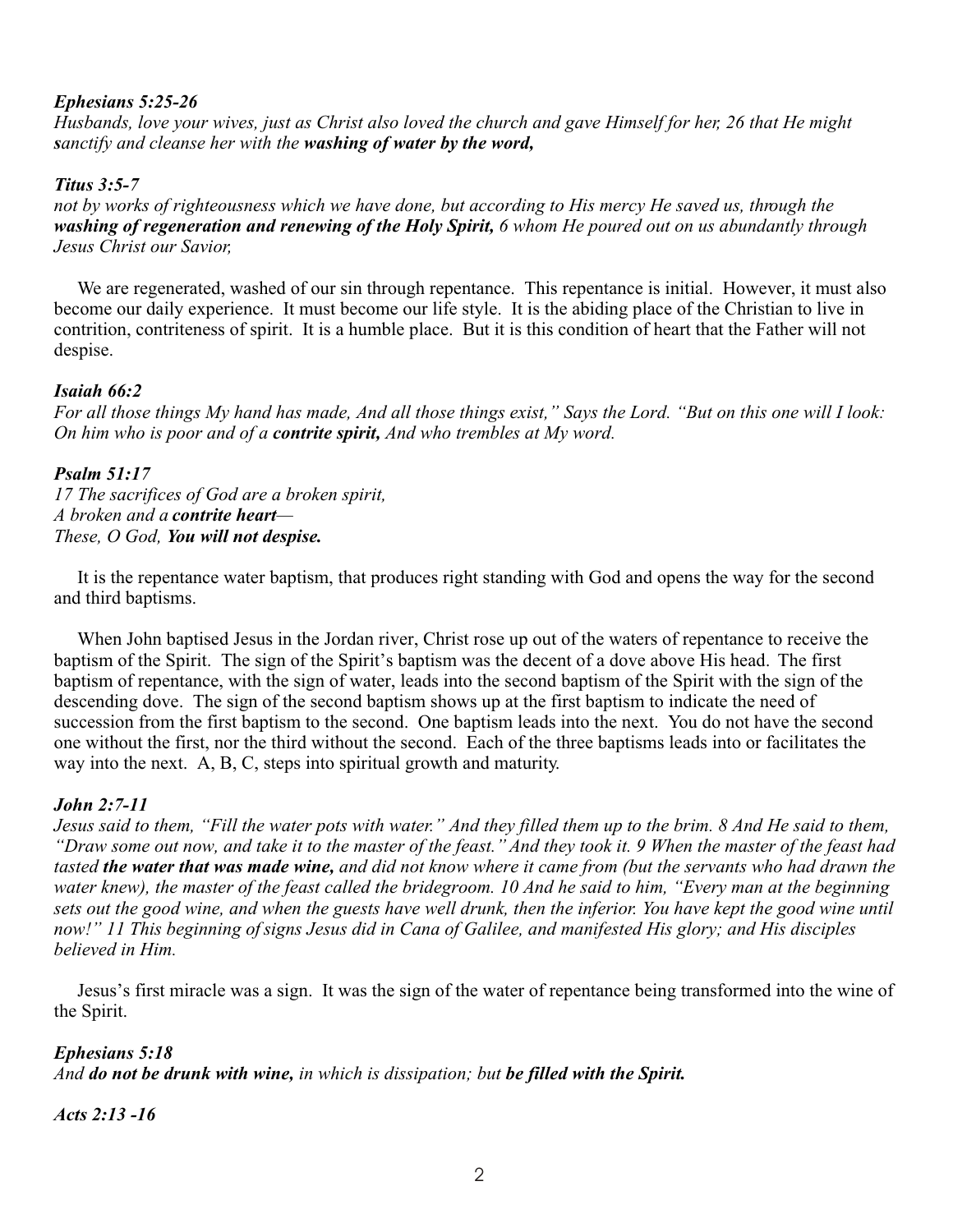# *Others mocking said, "They are full of new wine."*

*14 But Peter, standing up with the eleven, raised his voice and said to them, "Men of Judea and all who dwell in Jerusalem, let this be known to you, and heed my words. 15 For these are not drunk, as you suppose, since it is only the third hour of the day.* 

These were drunk on the wine of the Spirit. They were immersed in the Spirit, overwhelmed and drunk on the Spirit of God. After His death and resurrection Jesus appeared to His disciples in the upper room in Jerusalem and He breathed upon them to baptise them in the Holy Spirit. What was the sign that accompanied this Spirit baptism? It was the sign of tongues of fire resting above their heads. It is a sign that reveals or points to the third baptism, the baptism of fire. The work of the repentance washing baptism is to facilitate the work of the Spirit baptism and the work of the Spirit baptism is to facilitate the fire baptism. So the sign of fire accompanies the Spirit to reveal the purpose of the Spirit. The Spirit is typified in scripture as both new wine and oil. He is the wine of joy and fuel oil that if received and obeyed will kindle and keep the fire of the Father's holiness burning in our hearts.

## *John 20:22*

*And when He had said this, He breathed on them, and said to them, "Receive the Holy Spirit.*

## *Acts 2:3*

*Then there appeared to them divided tongues, as of fire, and one sat upon each of them.*

The Son reveals or points to the nature and character of the Spirit and the Spirit points to the nature and character of the Father, holiness and holiness is typified in scripture by consuming fire.

## *Exodus 24:17*

*The sight of the glory of the Lord was like a consuming fire on the top of the mountain in the eyes of the children of Israel.*

#### *Hebrews 12:29 For our God is a consuming fire.*

## *Hebrews 12:14*

*Pursue peace with all people, and holiness, without which no one will see the Lord:*

## *Hebrews 12:10*

*Furthermore, we have had human fathers who corrected us, and we paid them respect. Shall we not much more readily be in subjection to the Father of spirits and live? 10 For they (our human fathers) indeed for a few days chastened us as seemed best to them, but He (God the Father)for our profit, that we may be partakers of His holiness.*

## *Romans 6:22*

*But now having been set free from sin, and having become slaves of God, you have your fruit to holiness, and the end, everlasting life.*

The three baptisms are given by God to move the believer to an end. The end game is maturity, the fruit of holiness. It is the nature and character of the Father It is the repentance water baptism, that produces right standing with God and opens the way for the second and third baptisms. With the second baptism, the Spirit baptism, we are led daily by the Spirit of God. He becomes our guide. Paul says, *"Walk in the Spirit and you will not fulfill the lusts of the flesh".* It is this daily taking up of our cross and following Christ by obedience to the Spirit, that fuels the third baptism of fire. The baptism of Fire is to be immersed in the character and nature of the Father. It is to live on fire for God. To have a love fire in your heart that is daily feed by the fuel of the